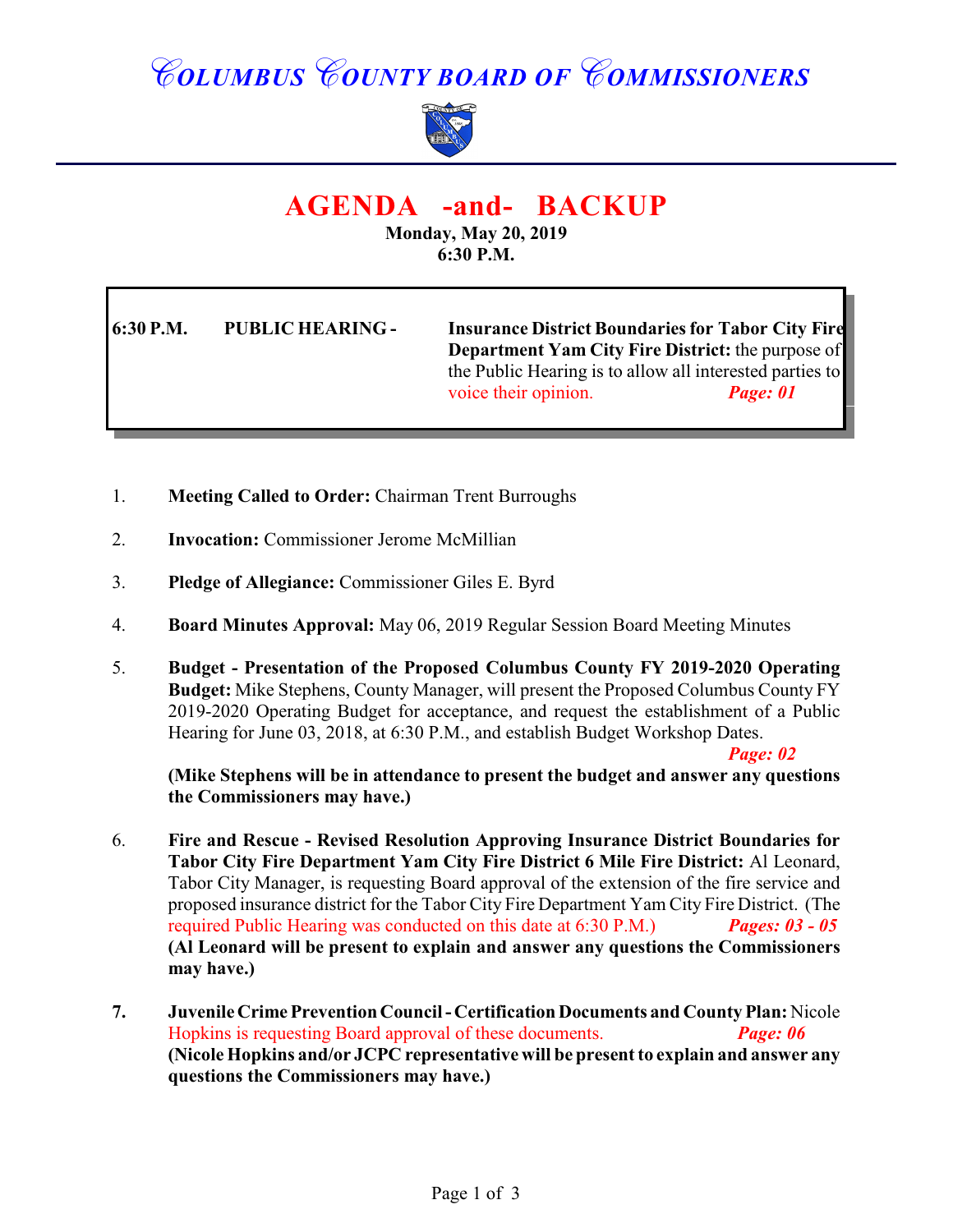- 8. **Public Transportation NEW TAB Manual:** Joy Jacobs, Transportation Director, is requesting Board approval of the manual. *Pages: 07 - 40* **(Joy Jacobs will be present to explain and answer any questions the Commissioners may have.)**
- 9. **Social Services Monthly Administrative Update:** Algernon McKenzie, Social Services Director, will deliver the Monthly Administrative Update. *Pages: 41 - 48* **(Algernon McKenzie will be present to deliver update and answer any questions the Commissioners may have.)**
- 10. **Social Services Memorandum of Understanding:** Algernon McKenzie, Social Services Director, is requesting Board approval. *Page: 49* **(Algernon McKenzie will be present to deliver update and answer any questions the Commissioners may have.)**
- 11. **Aging Departmental Update:** Amanda Harrelson, Director of Aging, will deliver a Departmental Update. *Pages: 50 - 53* **(Amanda Harrelson, Director of Aging, will be present to deliver update and answer any questions the Commissioners may have.)**
- 12. **Proclamation Law Enforcement Officers Week:** Mike Stephens, County Manager, is requesting Board approval and adoption. *Pages: 54 - 55* **(Michael Stephens will be present to explain and answer any questions the Commissioners may have.)**
- 13. **Administration Essential Single Family Rehabilitation Loan Pool Program (ESFRLP):** Michael Stephens, County Manager, is requesting approval of the Assistance, Disbursement and Procurement Policies, Requisition approval, Project Access Authorization, and Grant Project Ordinance for \$190,000 grant. *Pages: 56 - 72* **(Michael Stephens will be present to explain and answer any questions the Commissioners may have.)**
- 14. **Appointments to the following:**
	- **1. Aging Advisory Council (Region O) -COG- Columbus County Members - (carry over from the May 06, 2019 Meeting;** and
	- **2. Southeastern Community Services.**

June B. Hall, Clerk to the Board, is requesting appointments to be made. *Pages: 73 - 74* **(June B. Hall will be present to explain and answer any questions the Commissioners may have.)**

### **RECESS REGULAR SESSION and enter into COMBINATION MEETING of COLUMBUS COUNTY WATER and SEWER DISTRICTS I, II, III, IV and V BOARD MEETING:**

15. **Columbus County Water and Sewer Districts I, II, III, IV and V - Approval of Board Meeting Minutes:**

May 06, 2019 **Combination Meeting** of Columbus County Water and Sewer Districts I, II, III, IV and V Board Meeting **(5 sets)**